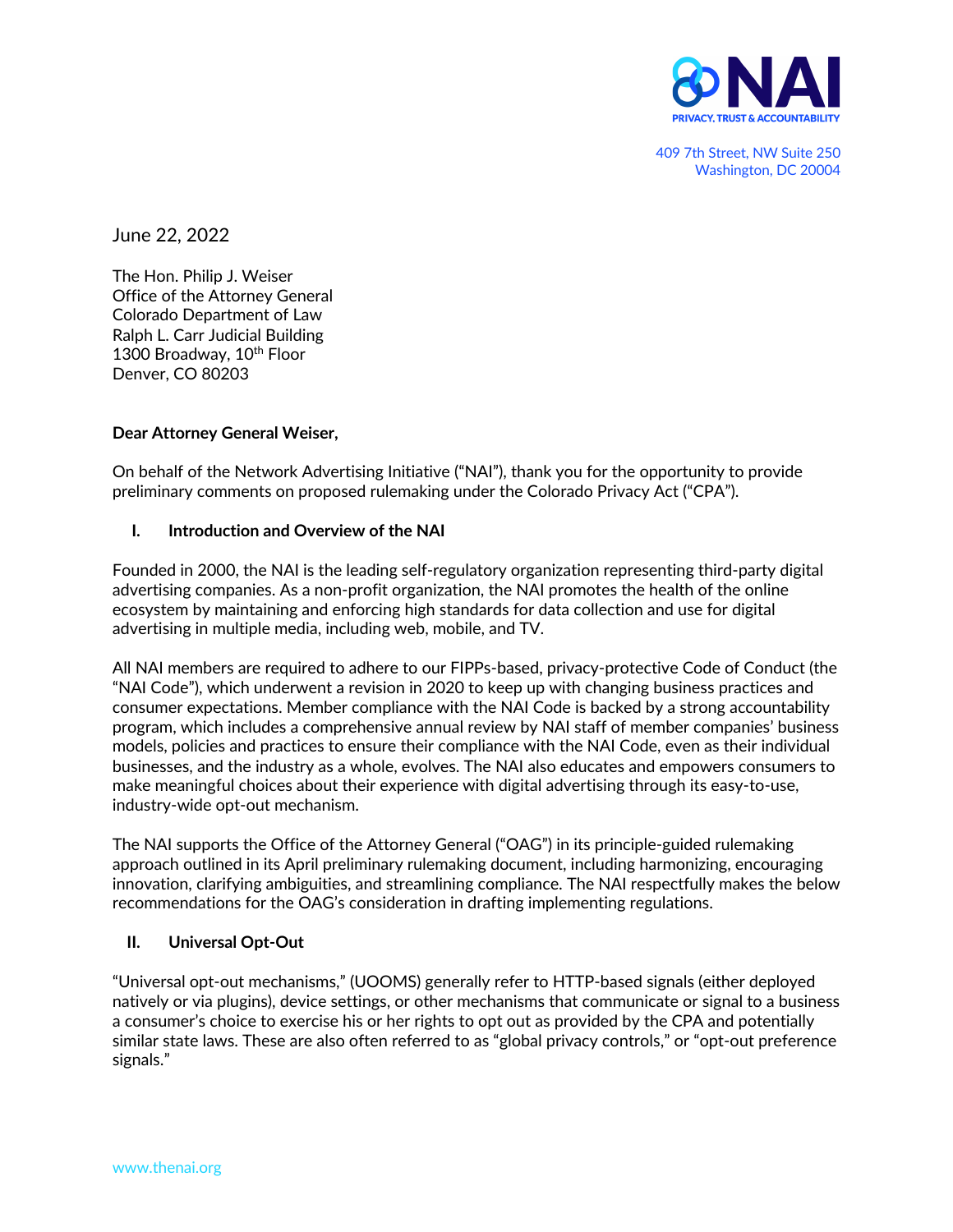The NAI has a long history of promoting consumers' ability to exercise choice over uses of their data for digital advertising. Enabling consumers to express their preferences and exercise control through easy-to-use choice mechanisms is a foundational element of tailored advertising that we have championed for decades. To that end, we believe that the adoption of UOOMs, under effective legal guidelines, can be a valuable tool for both consumers and businesses alike. However, it is imperative that UOOMs not be offered in a way by technology or platform providers that unfairly disadvantage other businesses. Ensuring that UOOMs are not activated by default by technology intermediaries, but rather reflect a clearly expressed choice by a consumer, is essential.

Consistent deployment and recognition of these signals, not just in Colorado but across the U.S. more broadly, would help to minimize confusion among consumers who deploy such mechanisms. We therefore appreciate the protections established by the CPA to provide for rulemaking to accomplish these important goals, and we appreciate your thoughtful questions on this topic posed in your Pre-Rulemaking Considerations. Please see below our answers to those questions.

# **A.** *Should the rules point to specific protocols or proposed specifications?*

The rules should refrain from promoting specific UOOMs, and instead should allow for various platforms and technology providers to develop signals that work effectively on their platforms and for their users. Given the wide range of devices and platforms, as well as the evolving nature of information technology services and platforms, it would be imprudent to identify specific technologies in a formal rulemaking process.

Instead, the rules should establish a set of basic operational standards or criteria establishing guidelines around what constitutes a UOOM activated with the consent of a user. This set of standards and guidelines should be developed through an open and transparent review process that provides for stakeholder input, to evaluate any mechanisms proposed to be recognized by businesses covered by the law. The review process should be ongoing, providing the OAG with the opportunity to periodically evaluate and test approved UOOM to ensure that they continue to be administered fairly. To assist in the review process, the OAG should seek input from stakeholders, particularly those businesses to which the signals are directed.

## **B.** *Should the rules discuss specific considerations tailored for different categories of tools that might serve as UOOMs, such as browsers, operating system settings, and browser add-ons, or should our rules remain strictly technology neutral?*

As noted above, the NAI concurs with OAG's stated objectives to provide a principles-based approach to rules to facilitate broad compliance. To that end, the NAI believes that the rules should be flexible and technology neutral, and they should therefore refrain from developing prescriptive technical guidelines for any particular platform or technology.

## **C.** *A "technical specification" suggests the need to engage with the technical details of products and services. How can the Department best provide these details while leaving an opportunity for future technical innovation?*

We appreciate the goal of promoting continued technical innovation, as well as your objective to develop rules that enable this goal. The NAI has long believed that privacy laws and regulations should seek to remain technology neutral, in order to prevent the outcome of selecting "winners and losers" among the broader marketplace. Therefore, with respect to the reference to a "technical specification" we recommend that implementing regulations avoid the development or identification of a prescriptive technical standard while still providing minimum requirements for a qualifying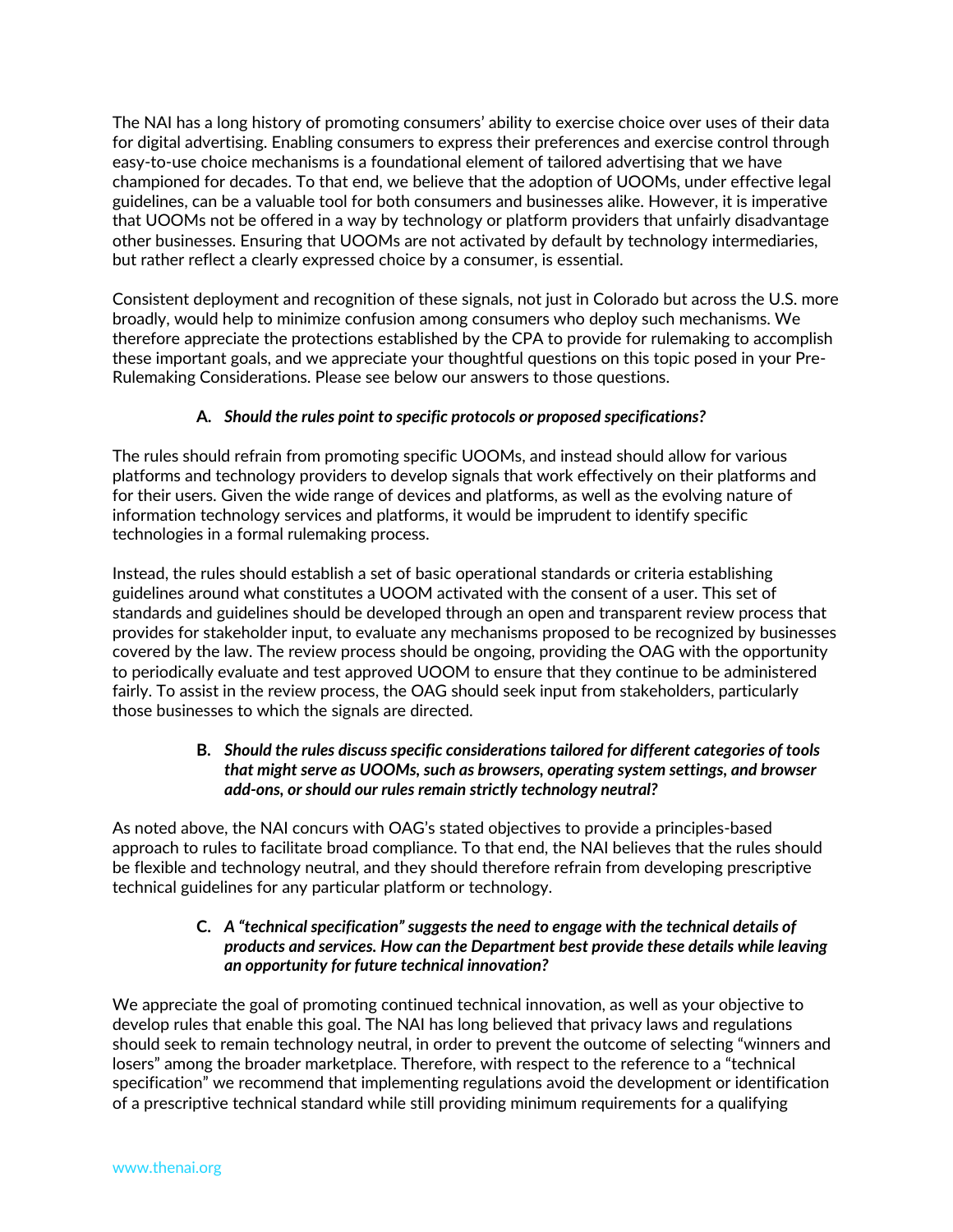standard, such as sufficient information to determine geographic applicability or granularity of choice mapping to the law's opt-out intent. However, as part of the UOOM review process that we propose above, it would be helpful for the rules to provide a requirement that any signal activated by consumers is clearly communicated to businesses as a Colorado citizen's opt-out request, consistent with the opt-out rights established by the law, rather than a broader privacy signal that may not be consistently understood by consumers or businesses or be in conflict with other state laws.

> **D.** *The "rules must not adopt a mechanism that is a default setting, but rather clearly represents the consumer's affirmative, freely given, and unambiguous choice to opt out of the processing of personal data." How should the rules elaborate on this requirement, if at all? Would a tool that is marketed for its privacy features suffice to satisfy this requirement? Would a privacy-focused version of a tool offered in multiple versions suffice?*

This question raises the most important considerations for effectively implementing UOOMs to the benefit of both consumers and businesses. Businesses that process personal data cannot be sure of the integrity of UOOMs if technology companies that serve as intermediaries are enabled to utilize default settings that seek to represent decisions about other businesses processing of personal information. While the NAI supports the goal of making it easier for consumers to utilize easy-to-use choice mechanisms, leaving it up to technology intermediaries to make such decisions that presume user preferences risks creating market imbalances driven by the limited number of companies that are in a position to control consumers' access to internet-based products and services.

The requirement in the CPA that seeks to prevent such intermediaries from unfairly disadvantaging other processors is consistent with the requirement for UOOMs to represent a consumer's affirmative choice. In considering these two parallel requirements, the OAG should be mindful of potential market externalities that may result from technology intermediaries that seek to make a proactive choice on behalf of consumers, supposedly with the best intentions of the consumer in mind.

According to a 2019 NAI survey, 60% of consumers prefer to have online content sponsored by advertising, rather than paying subscription fees for individual websites and apps.<sup>1</sup> The vast majority of this advertising is data-driven, utilizing consumer data to make marketing decisions that provide greater value to publishers and digital service providers. Therefore, on-by-default settings that seek to limit consumer data processing for these purposes broadly across all businesses, extends a singular conclusion and preference to all users of that technology, and therefore establishes a preference (or, alternatively, a significant disadvantage) for competing–data-driven–business models. This is particularly concerning in cases where the technology intermediaries stand to benefit from these "privacy" settings. This is true in the case of the two dominant web browser and mobile platforms that have adopted product changes in the name of promoting consumer privacy, but that also are often cited by businesses and policymakers as posing threats to competition across the digital media ecosystem.

As an example of this complex dynamic, Apple actively markets its technology products and services as privacy-friendly, but what is not widely recognized is that this marketing campaign is consistent with Apple's business model, which relies on substantial revenue derived from charging consumers

<sup>1</sup> Network Advertising Initiative, *NAI Consumer Survey on Privacy and Digital Advertising*, NETWORK ADVERTISING INITIATIVE (Oct. 22, 2019), https://www.networkadvertising.org/blog-entry/nai-consumer-survey-privacy-anddigital-advertising/.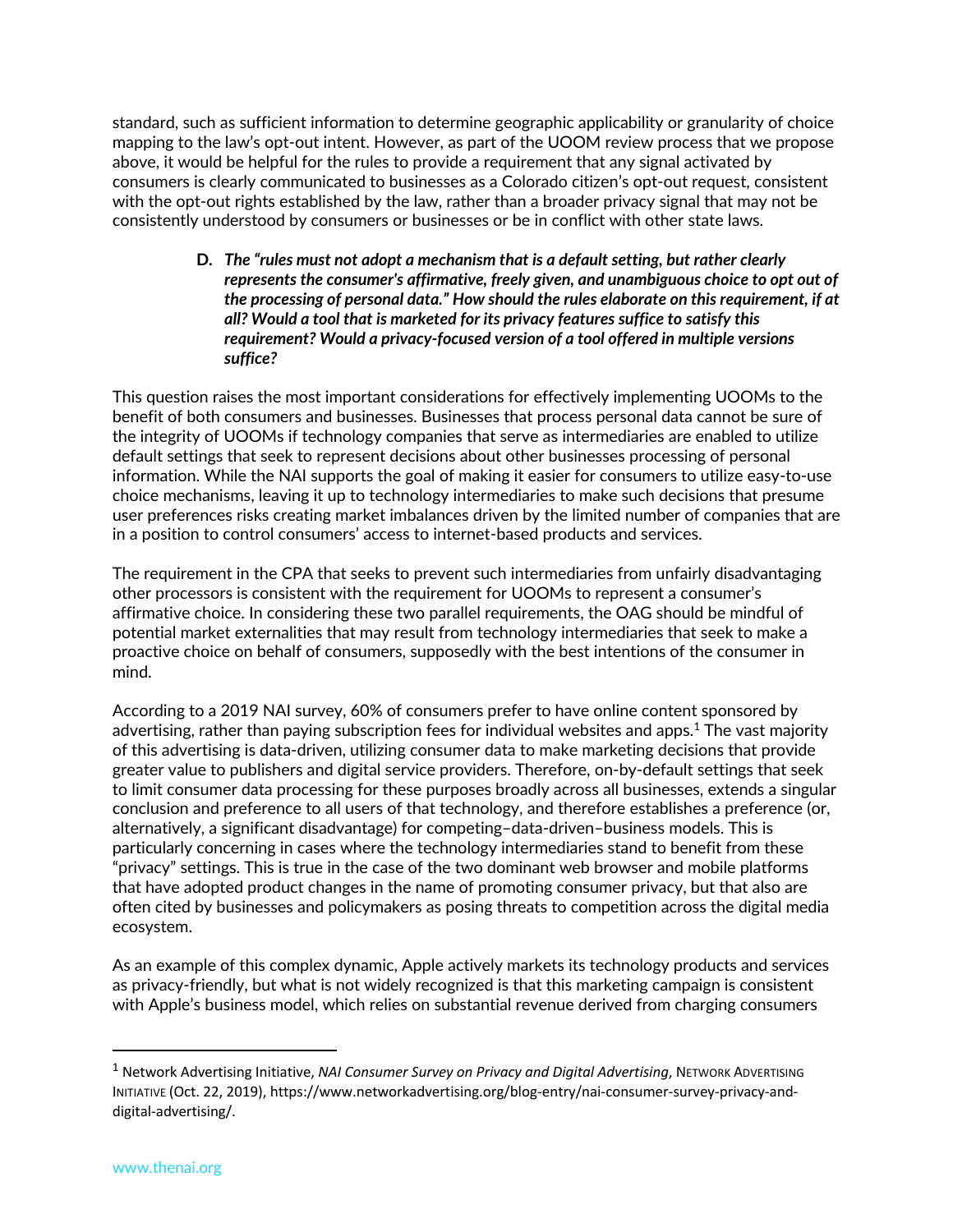and other businesses fees for using their services or operating on their platforms, respectively.<sup>2</sup> Apple has also been increasing their use of first-party advertising. A choice by Apple to market a "privacycentric" browser or mobile operating system is therefore entirely consistent with their objectives to increase revenues derived from fee-based apps and first-party advertising, rather than third-party adsupported apps that comprise the majority of apps used by consumers today. This approach should be viewed by policymakers holistically, seeking to balance privacy objectives with the need to maintain a robust, competitive marketplace.

A company like Apple, with substantial market share across a range of IT products and services, is in a unique position to promote its own web browser and mobile operating system. Considering that, we urge the OAG to recognize that on-by-default privacy controls that seek to portray a consumer's choice should not be the basis or requiring legal compliance for businesses. Enabling technology intermediaries to determine, by default, consumer decisions about processing of consumers' data by other businesses risks creating a major market imbalance and further reduces competition in the marketplace for innovative, data-driven products and services.

This is not to say that products and services cannot, or should not, compete on the merits of protecting consumers. Rather, competition is a desired outcome. To best achieve both consumer protection and healthy competition, policymakers, in crafting policies regarding collection and processing of consumer data, should be particularly mindful of these marketplace realities and should resist the opportunities for any market player who looks to impose legal compliance obligations on other businesses.

The regulations can play a valuable role in encouraging businesses to honor opt-out preference signals by ensuring that they reflect actual consumer choices, while also ensuring that these tools are readily accessible for consumers who wish to utilize them. The process highlighted above for review and approval of recognized UOOMs is a critical step to achieving these goals, as it would provide for an open, fair and consistent method of evaluating the terms through which UOOMs are offered and deployed by consumers.

#### **E.** *The "rules must adopt a mechanism that is as consistent as possible with any other similar mechanism required by law or regulation in the United States." What other similar mechanisms have been required?*

The NAI strongly supports this objective established by the CPA to help provide for consistent consumer protections and experiences, as well as consistent and streamlined compliance requirements for businesses that operate across the United States. Similar legal requirements for businesses to comply with UOOMs have been established in California and Connecticut, though each of these laws have varying approaches to the potential implementation of automated signals. The NAI encourages the OAG to work collaboratively with other state regulators to seek harmonization to the greatest extent possible, while also championing the strong marketplace protections put in place by the CPA.

<sup>&</sup>lt;sup>2</sup> Apple's service business, which includes revenues from its advertising (and specifically App Store search ads) grew by 24% in the 2021 fiscal year, for a record \$19.5 billion in revenue. Such growth has been possible in part because of Apple's App Tracking Transparency privacy changes, which forced advertisers running mobile app ads to recalibrate and shift spending to the App Store—where Apple can directly collect money. *See* Nina Goetzen, *Apple Ad Revenues Skyrocket Amid Its Privacy Changes*, INSIDER INTELLIGENCE (Jan. 31, 2022), https://www.emarketer.com/content/apple-ad-revenues-skyrocket-amid-its-privacy-changes/.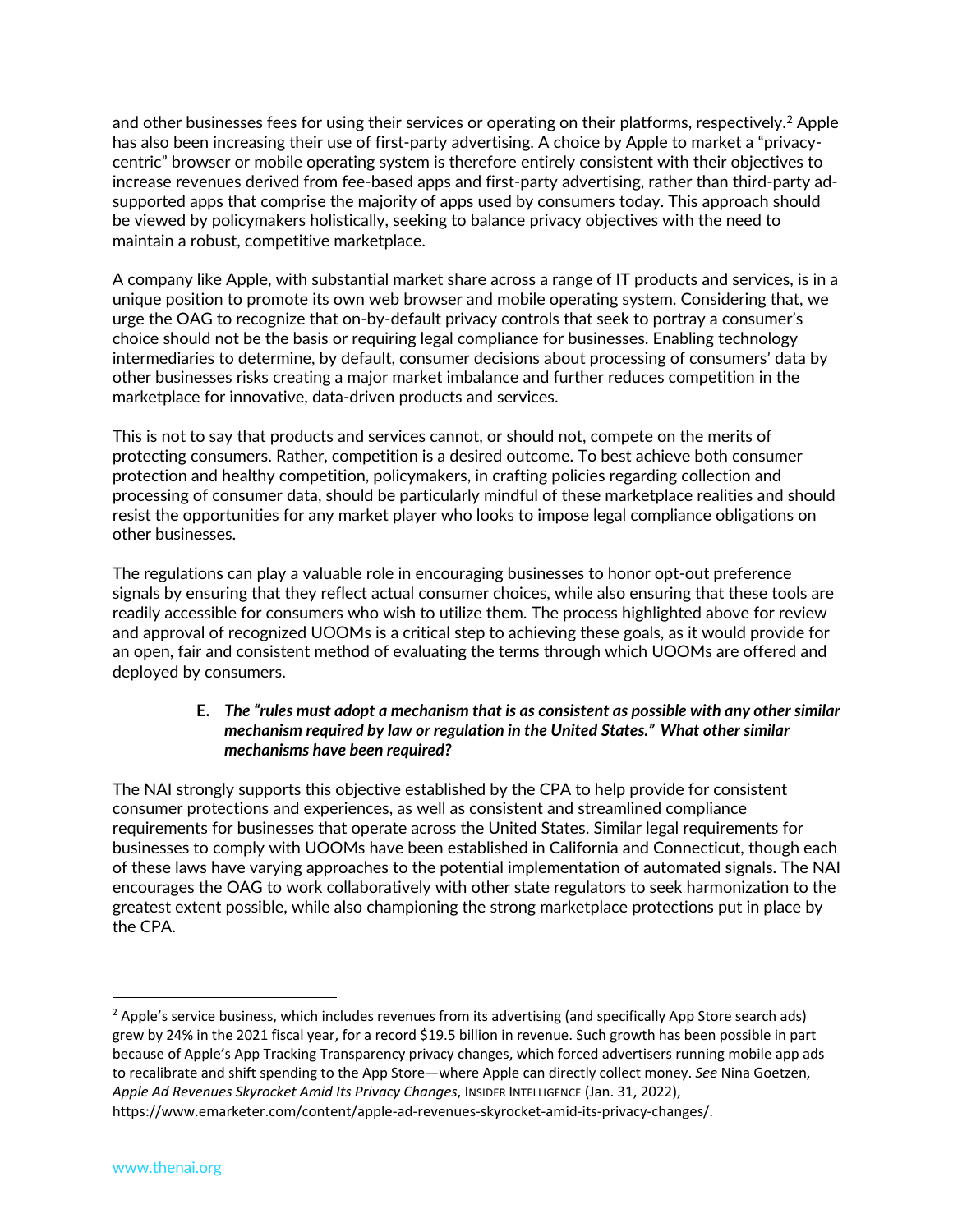#### **F.** *The "rules must permit the controller to accurately authenticate the consumer as a resident of this state." What kind of mechanisms should our rules acknowledge to satisfy this requirement?*

Authentication of consumers as residents of specific states is one of several areas where large platforms have an advantage in compliance due to the significant amount of data they collect on each of their users, and their ability to implement new controls for consumers to efficiently verify state residence if they choose. NAI member ad-tech companies, as well as smaller publishers and advertisers, often cannot easily determine a consumer's state of residence. Therefore, it is important that the implementing regulations recognize this model and the challenges it presents for compliance with CPA and similar state laws. As with various other technical elements that the CPA and implementing regulations touch on, it is important that the regulations not be overly prescriptive with respect to specific technologies or practices.

For digital advertising uses of personal information, it is often quite difficult for businesses to know whether a particular consumer is a resident of Colorado or other states. The most common practice for businesses in responding to the existing state-specific requirements established by the California Consumer Privacy Act ("CCPA") is to rely on IP addresses, which often are not representative of a household's residency. The regulations should allow the processing of IP addresses and recognize the legitimate implementation of more accurate tools or mechanisms that rely on limited uses of personal data necessary to perform state-residence authentication.

# **G.** *Other recommendations regarding application of UOOMs*

The NAI makes two additional recommendations for implementing regulations to provide benefits to both consumers and businesses that honor these mechanisms.

First, clarify that application of choices conveyed via UOOMs apply only to the browser or device from which such choice is made for as long as the signal continues to be present in the browser or device. In some cases an UOOM signal could be applied more broadly to a consumer, if that consumer readily identifiable to the business without the business needing to combine or request additional data that they would not otherwise do. The regulations should clarify that businesses are neither required to collect additional data from consumers to apply the opt out more broadly, nor require steps to tie pseudonymous identifiers to known consumers in cases where they do not already perform such practices.

Second, the regulations should clarify how a business may be able to prompt a user to disregard or override a signal, for instance, in cases where that business has obtained an opt-in consent to share the consumer's data in accordance with clear terms provided by the business to the consumer. These circumstances will be very common as more publishers and advertisers seek opt-in consent to collect and share consumer data for advertising and marketing, among other purposes. Businesses need an effective opportunity to reconcile these conflicting signals, and this can be done efficiently and fairly.

## **III. Audit**

The OAG should ensure companies subject to audits are permitted to provide their own annual audit completed by a qualified and independent auditor. The NAI believes that processors are best suited to select auditors, and so the auditor selection process should be done by the processor with the controller's consent. Many processors have retained the services of auditors already, and have established business relationships and familiarity with the processors' individual business practices.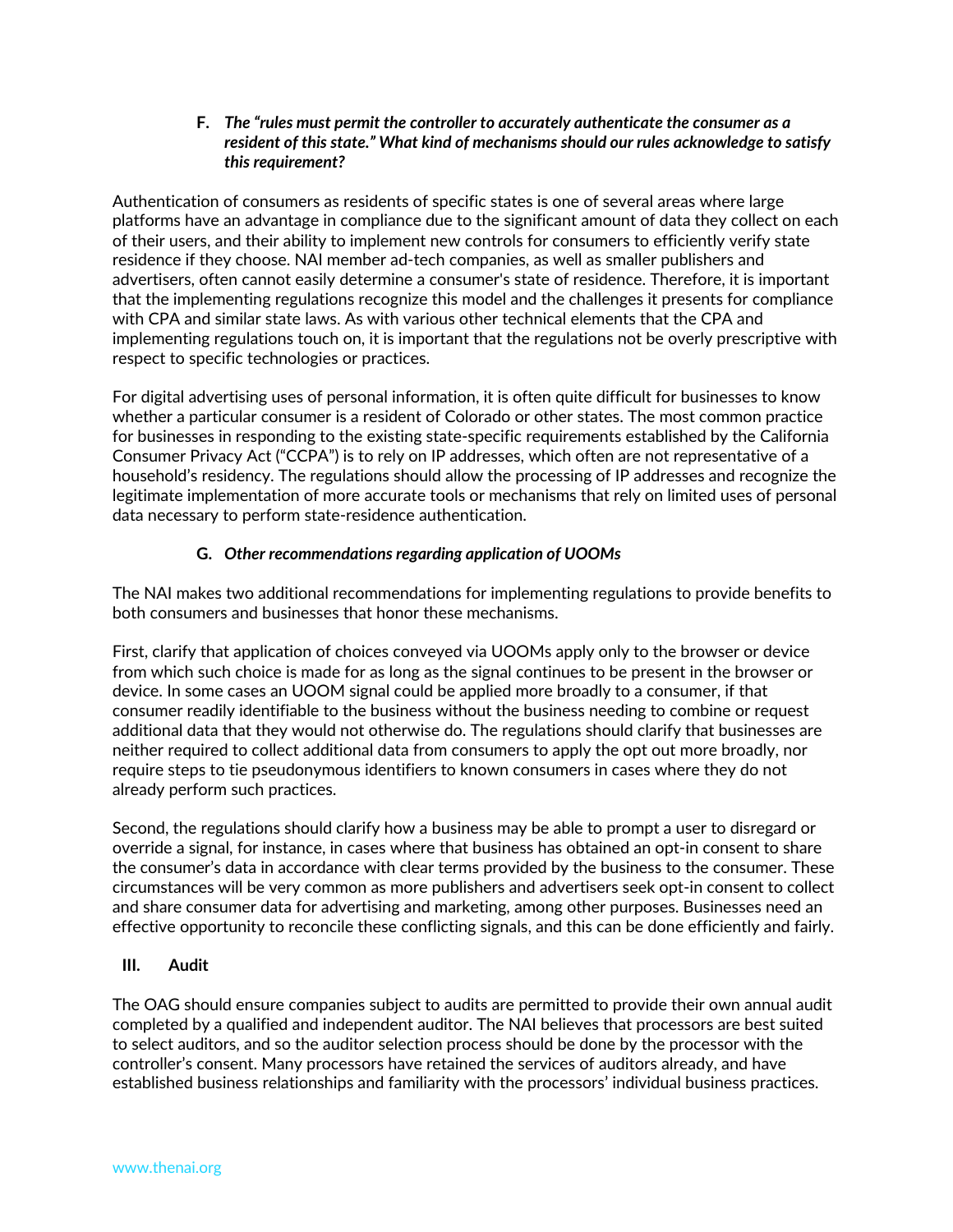### **IV. Consent and Dark Patterns**

The CPA requires consent when processing certain information, such as sensitive data or the personal data concerning a known child.3 *Consent* means a clear, affirmative act signifying a consumer's freely given, specific, informed, and unambiguous agreement, and cannot be obtained through the use of dark patterns.4 A dark pattern is a user interface designed or manipulated with the substantial effect of subverting or impairing user autonomy, decision-making, or choice.<sup>5</sup>

The NAI's industry-leading self-regulatory program was founded with the mission to promote transparency and user choice, as well as establishing use limitations to protect consumers from unexpected and harmful outcomes. The NAI has long promoted—and even required through our Code and self-regulatory program—notice and choice interfaces that are presented to consumers regarding their data collection that should be clear, meaningful, and free from deceptive practices that manipulate consumers into making certain elections. In our 2020 Code of Conduct the NAI developed an industry-leading requirement, along with detailed guidance, that directs companies seeking the collection of consumer location data and other sensitive data to present clear and meaningful disclosures about the sharing and uses of the data for advertising and marketing purposes in conjunction with obtaining a user's consent.<sup>6</sup>

As industry norms and legal obligations change, the NAI published a resource on Best Practices for User Choice and Accountability in April 2022.7 The NAI developed these best practices in consultation with member companies after surveying state law and Federal Trade Commission ("FTC") enforcement actions. The resource represents an effort to illustrate how compliance with the NAI Code positions member companies to be compliant with state and federal legal obligations as well. The below answers draw significantly from the NAI's Best Practices.

### **A.** *What is a "clear, affirmative act?" What should be required to create "freely given," "specific," or "unambiguous" consent? What constitutes "informed" consent?*

The NAI Code does not define *consent* on its own, but it does offer guidance on opt-in consent: an affirmative action taken by a user that manifests the intent to opt-in to an activity described in a clear and conspicuous notice.<sup>8</sup> In general, the more sensitive the data collected is, the more disclosure the Code requires.<sup>9</sup> In providing our aforementioned Best Practices, the NAI suggests the following factors should be considered when designing clear user choice interfaces:

● Clearly include all material terms or conditions when obtaining consumer consent.

<sup>3</sup> COLO. REV. STAT. § 6-1-1308(7) (2022).

<sup>4</sup> COLO. REV. STAT. § 6-1-1303(5) (2022).

<sup>5</sup> COLO. REV. STAT. § 6-1-1303(9) (2022).

<sup>6</sup> *See Guidance for NAI Members: Opt-In Consent*, NETWORK ADVERTISING INITIATIVE (2019), https://thenai.org/wpcontent/uploads/2021/07/nai\_optinconsent-guidance19.pdf.

<sup>7</sup> *See Best Practices for User Choice and Transparency*, NETWORK ADVERTISING INITIATIVE (2022), https://thenai.org/wpcontent/uploads/2022/04/NAI-Dark-Patterns-Final-1.pdf.

<sup>8</sup> THE NETWORK ADVERTISING INITIATIVE, 2020 Code of Conduct (hereinafter "NAI Code") § I.I (2020).

<sup>&</sup>lt;sup>9</sup> The NAI Code's definition of "sensitive information" includes Social Security numbers, insurance plan or financial account numbers, information about any past, present, or potential future health or medical conditions or treatment, information and inferences about sensitive health or medical conditions or treatment, and information and inferences about a user's sexual orientation. NAI Code § I.O.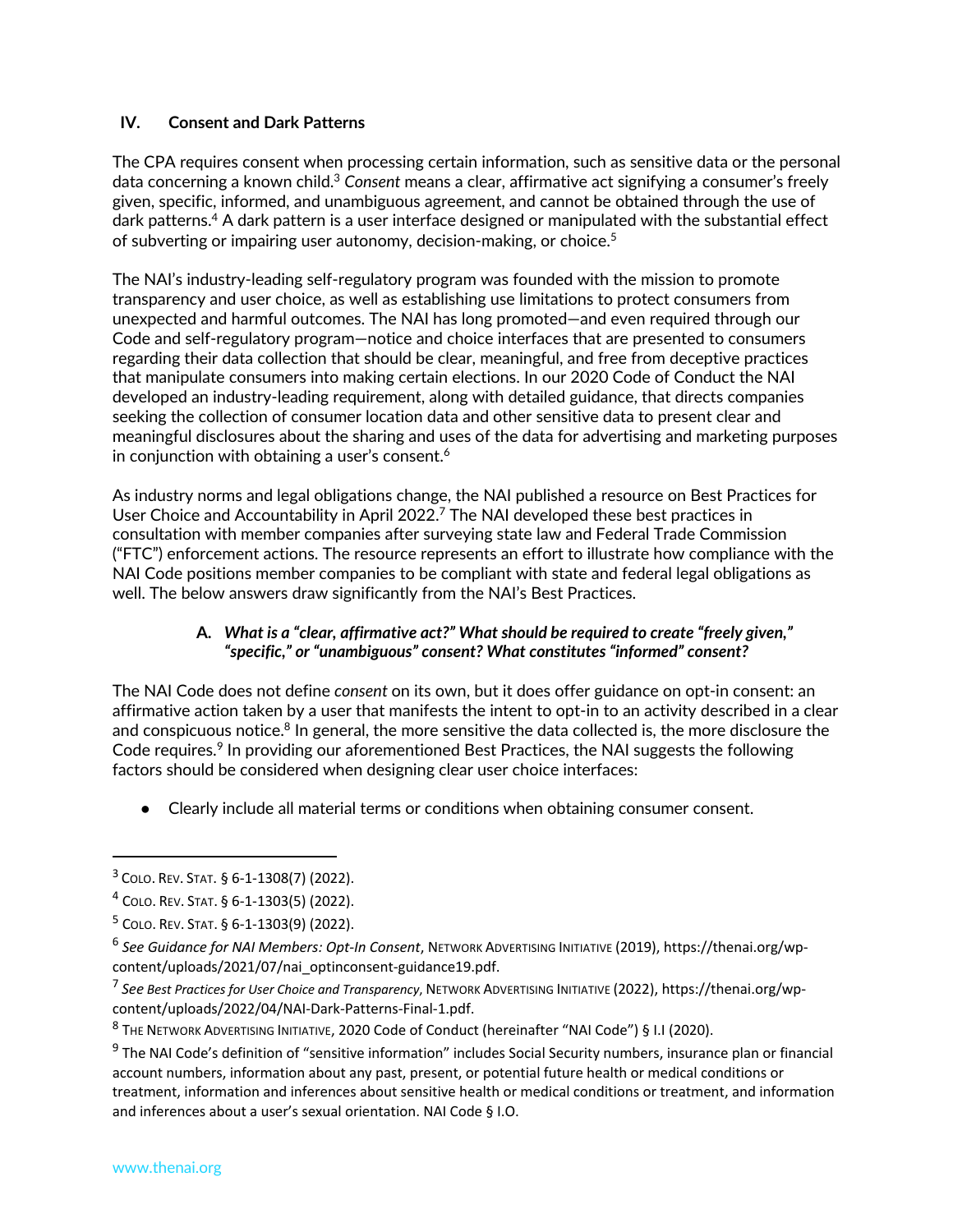- State terms and conditions about not only the collection of data but its use and sharing in an easily understandable way, not likely to deceive consumers.
- Visually display choices in a way that clearly presents options and alternatives.
- Avoid opt-out processes that are onerous or that prompt users to fill out a time-consuming form.

The NAI encourages its member companies to consider including concise language in notice statements that avoids double negatives, and fully disclosing all information about the company's policies and personal data collection practices and all material information. For choice options presented to consumers, the NAI encourages its member companies to avoid pressuring language that could potentially manipulate consumers and avoid limitations with those choice mechanisms.

In drawing these conclusions and recommendations, the NAI carefully reviewed enforcement actions from the FTC over the last decade. While the FTC's definition of unfair or deceptive acts or practices is capacious, the NAI believes these best practices create clarity for consumers while ensuring consumer choice is truly informed and freely given.

### **B.** *Are there specific frameworks, guidance documents, or court decisions from similar legal regimes which help articulate these standards for consent?*

In developing its own best practices for user choice and transparency, the NAI looked to the FTC enforcement actions in order to determine what could constitute a best practice. As the federal administrative body that oversees consumer protection, the FTC has produced a body of enforcement actions, guidance, and rules that should guide the OAG in how it defines and regulates consent and dark patterns. In particular, the OAG should be mindful of the FTC's standards and guidelines regarding deceptive acts or practices, and whether any omissions or misrepresentations are material. Under well-established FTC standards, an act or practice is deceptive if it (1) is *likely* to mislead the consumer; (2) is one a *reasonable* consumer would consider misleading; and (3) is a *material* misrepresentation.10 For a misrepresentation to be material, it must be one that is likely to affect a consumer's choice or conduct regarding a product.<sup>11</sup>

These are practices and regulations businesses in Colorado—and the entire United States—have been adhering to for decades. Businesses are familiar with the requirements and have modeled their best practices around them. Importantly, in recent years the FTC has considered dark patterns to be an example of a deceptive act or practice and has been pursuing enforcement actions accordingly.<sup>12</sup> By following the FTC's standards, the OAG can ensure its regulations are consistent with federal law.

## **C.** *What standards or principles would best guide design choice to help avoid the inadvertent use of dark patterns?*

While there is no "one size fits all" approach to defining a dark pattern, the NAI has recommended to its member companies the following in considering design choices for consumer opt outs:

● Avoid confusing sentence structure.

(https://www.ftc.gov/system/files/documents/public\_statements/410531/831014deceptionstmt.pdf).  $11$  *Id.* 

<sup>&</sup>lt;sup>10</sup> Letter from James C. Miller, Chairman, Federal Trade Commission, to the Hon. John D. Dingell, Member of Congress (Oct. 14, 1983)

<sup>12</sup> *See, e.g., In re Zoom, Inc.*, F.T.C. No. C-4731 (2021) (complaint).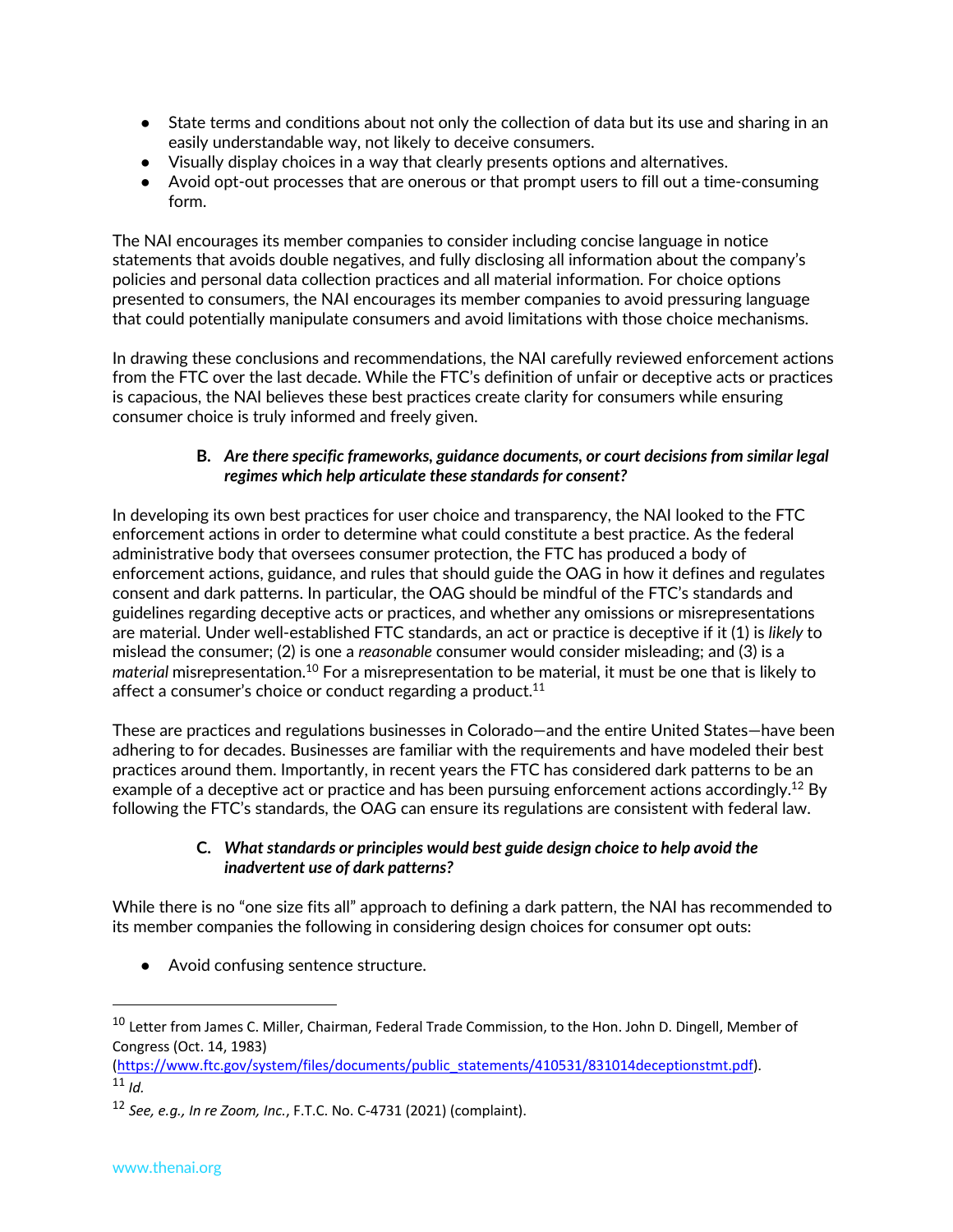- Ensure the opt out link is on the same page as the accept button.
- Ensure that any toggles or sliders clearly explain which selection results in which outcome.
- Ensure just-in-time-notices are clear and distinct.
- Avoid inferring a user's choice or consent based on closing a pop-up window.
- Avoid displaying a custom message that mirrors the functionality of a system alert.
- Avoid designs or techniques that may be blocked by standard browser settings.
- Use notice/choice font sizes that are readable to a reasonable standard and consistent with other site or page content; use font colors that contrast from the respective background of the page and/or respective action buttons.
- Notify consumers of the ability to change their selection and how to do so.

### **D.** *Should the rules outline specific types of dark patterns which are prohibited?*

The OAG should be mindful of the positions taken by the FTC and the State of California, which have not taken a prescriptive approach to defining dark patterns or how choices should be offered. Instead, the office should take a totality-of-the-circumstances approach, rather than seeking to develop or prohibit specific user interfaces. Ultimately, what could constitute a dark pattern in one circumstance, such as a multi-click interface on a website, could actually serve consumers more effectively if offered on small screen devices that ease consumer choice through clear interfaces.

### **V. Guidance on Data Protection Assessments**

The NAI supports the requirement for businesses that process personal information to conduct regular cybersecurity audits and data privacy risk assessments. These risk assessments are also required by new privacy laws in California, Virginia, and Connecticut—commonly referred to as Data Protection Assessments ("DPAs")—and are essential for responsible data processing that minimizes risk posed by the collection and processing of personal information.

The NAI's long-standing Code and self-regulatory program predate both these legal requirements and those established in Europe under Article 35 of the European General Data Protection Regulation ("GDPR"). The Code is in essence a program to identify and minimize privacy risks surrounding the collection and use of consumer data for digital advertising purposes. The NAI's compliance team actively works with companies to assess practices, and as these practices evolve and new privacy risks are identified, we regularly update our Code and associated guidance documents, raising the bar to ensure that NAI members are upholding the highest standards among industry.13 In response to the new state legal requirements for risk assessments around various types of data and practices, the NAI has begun a process of mapping the requirements to digital advertising practices, with the goal to help companies tailor their own assessments building from core NAI compliance requirements as the foundation.

These new state requirements for risk assessments will ultimately help expand heightened privacy efforts, extending privacy risk mitigation practices to the entire digital advertising ecosystem, rather than just companies who voluntarily comply with enhanced NAI requirements. However, a set of disparate requirements across multiple states threatens to create an environment where businesses are overwhelmed in their efforts to comply, with no discernable privacy benefit to consumers.

<sup>13</sup> *See* NETWORK ADVERTISING INITIATIVE, 2020 ANNUAL REPORT (2020),

https://www.networkadvertising.org/sites/default/files/nai\_annualreport-20\_nolivetype\_final.pdf; NETWORK ADVERTISING INITIATIVE, 2019 ANNUAL REPORT (2019),

https://www.networkadvertising.org/sites/default/files/nai\_annualreport\_19\_no-live\_type\_final.pdf.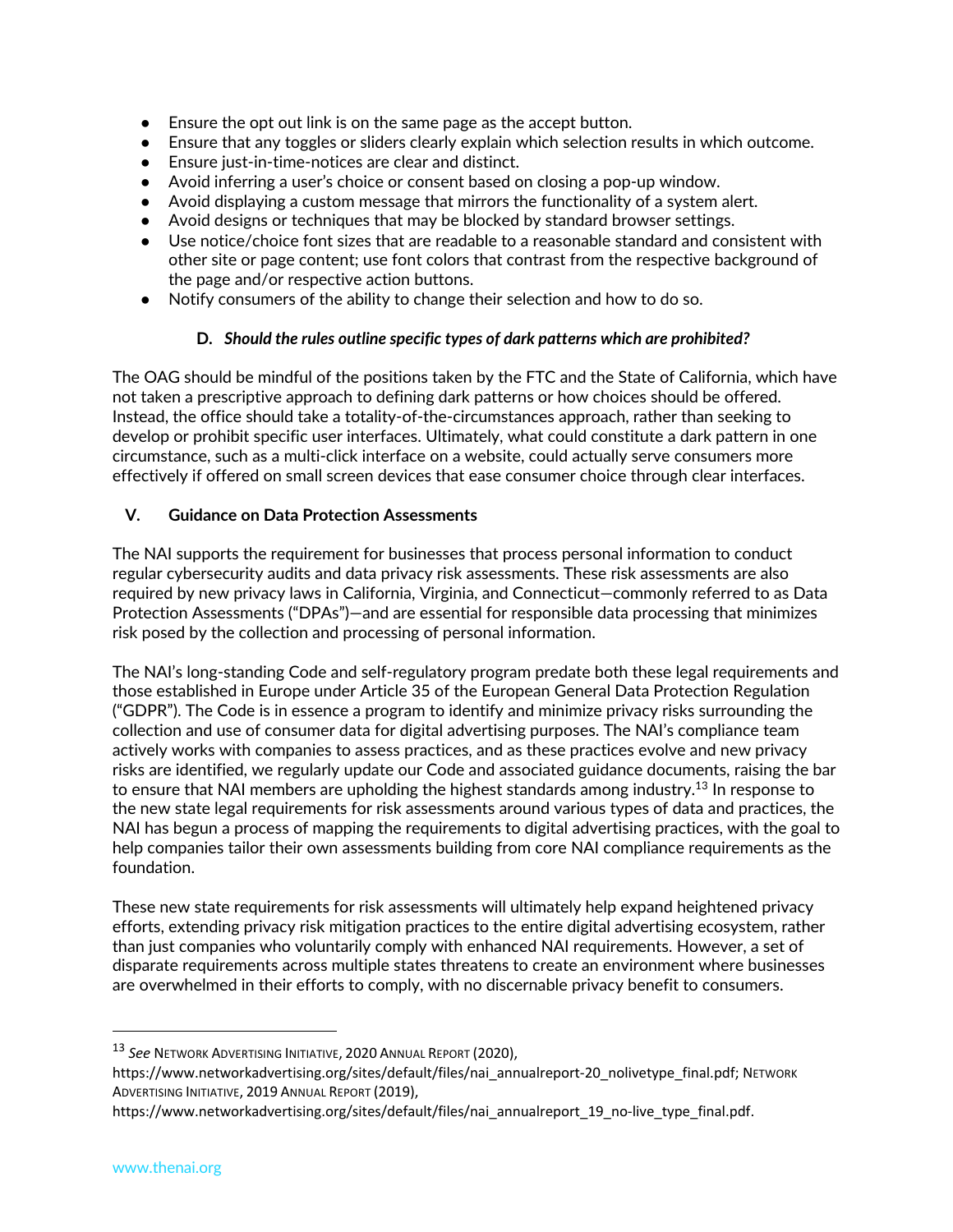Therefore, the NAI urges the OAG to develop and implement regulations that seek to harmonize, to the greatest extent possible, with the other state laws, and clarify that a company need not create a Colorado-specific data protection assessment, provided that the pre-existing assessment meets Colorado substantive requirements. The NAI supports the goal for businesses to perform these risk assessments, but we are concerned about the creation of an environment where businesses need to perform multiple assessments, or to tailor their assessments specifically to meet differing state legal requirements.

### **A.** *In what circumstances should the Department request a DPA? How much and what type of guidance should the rules provide with respect to form and content of DPAs?*

The CPA requires that a controller "shall not conduct processing that presents a heightened risk of harm to a consumer without conducting and documenting a data protection assessment of each of its processing activities."14

The NAI supports the CPA's approach to DPAs, which includes maintaining the confidentiality and attorney-client privilege of such records as well as ensuring such records are available to regulators upon request but not subject to public disclosure laws standard.15 This approach will maintain the integrity of such risk mitigation practices.

Each organization may have its own approach to data governance and development of appropriate records. Therefore, the NAI encourages the OAG to clarify essential content but not be overly prescriptive on form or specific content. This is an essential step to ensure DPAs are not duplicative. Where some external standards may provide efficiencies for larger multinational organizations, the NAI would recommend that such standards could be an accepted alternative DPA but not required, so as to avoid being overly burdensome for smaller companies that may not already be subject to such requirements. As many standards may change or evolve over time the NAI would recommend stipulating to other legal standards such as those developed by the FTC.

In establishing criteria for when DPA are required, the Attorney General should seek heightened risk triggers that address real and quantifiable harms to consumers. While unfair treatment is one such statutory trigger, it is unclear what other "substantial injury" is covered by the CPA. The OAG should carefully evaluate other potential triggers that are not tied to unfair acts or practices and seek input on these during the rulemaking process.

# **B.** *What information should DPAs contain with respect to processing for the purpose of profiling?*

With respect to DPAs related to profiling, the NAI would recommend that such analysis be focused on types of use and harm to consumers to best protect consumers. For example, the NAI Code prohibits marketing information to be used for employment eligibility, credit eligibility, healthcare eligibility, insurance eligibility, underwriting and pricing, tenancy eligibility and education admissions. Identifying if profiling data is used to make eligibility purposes may be a helpful distinction to assess the risk and harms of a profiling activity.

<sup>14</sup> COLO. REV. STAT. § 6-1-1309 (2022).

<sup>15</sup> COLO. REV. STAT. § 6-1-1309(4) (2022).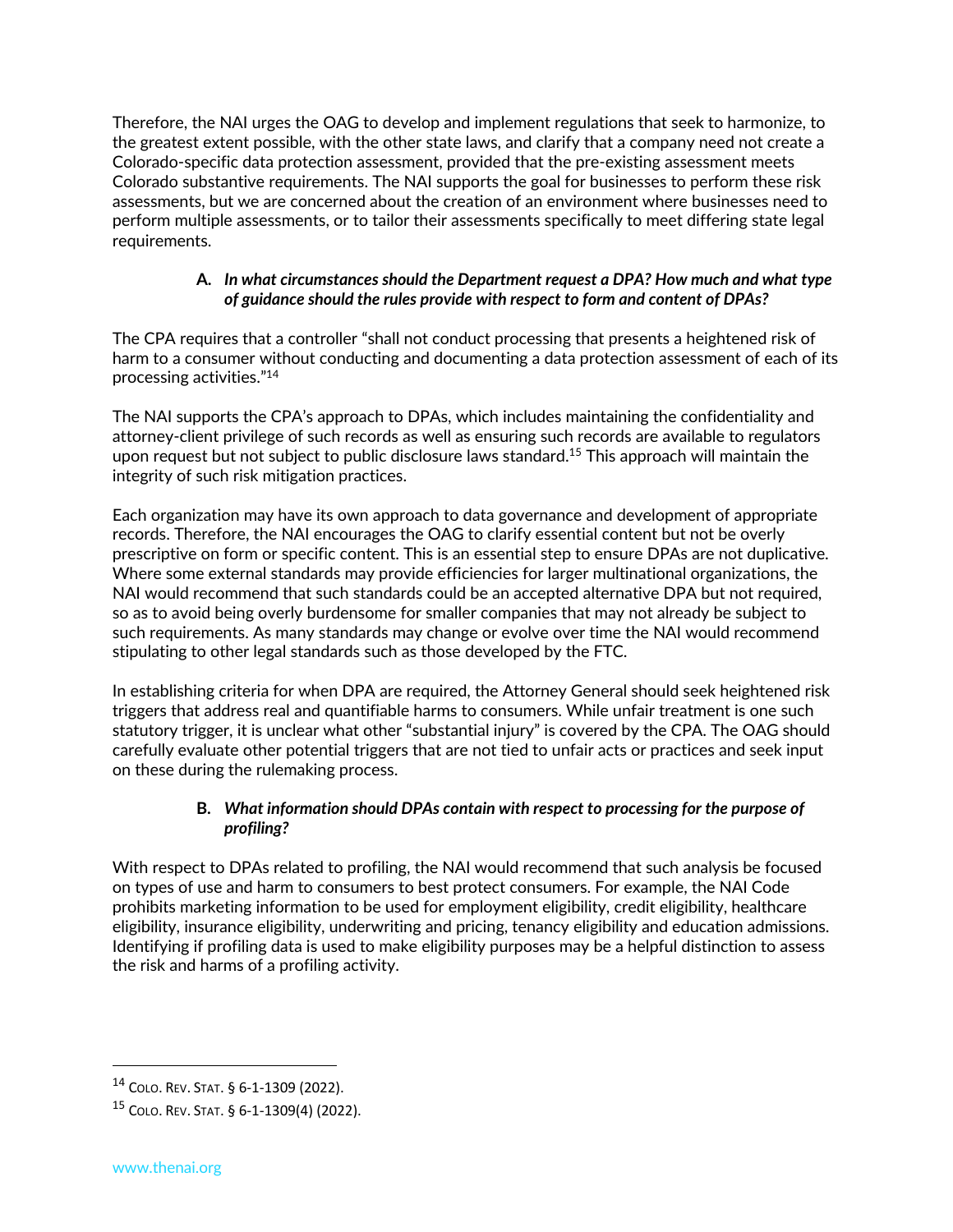#### **C.** *The CPA allows for a single data protection assessment to address "a comparable set of processing operations that include similar activities." What makes processing operations comparable? What makes activities similar?*

In regard to the CPA allowance for a single Data Protection Assessment to address "a comparable set of processing operations that include similar activities," the NAI recommends the method of collection, data points collected, and purpose of collection as criteria to determine similar activities.

The NAI also encourages the OAG to clarify that the requirement to complete DPAs shall be required for activities conducted after July 1, 2023. This is our interpretation of the intent of the CPA, but additional clarity would be helpful for companies to ensure effective compliance. Further, providing for a six-month grace period following finalization of implementing regulations would be most effective to enable businesses to tailor DPAs to the forms and functions required by the regulations.

# **VI. Consumer Right to Opt-Out from Targeted Advertising and the Sale of Personal Data**

### **A.** *The right to opt-out of targeting, sale, and profiling should include specific exceptions for reporting, measurement, and legitimate business purposes.*

The NAI recommends that the OAG clarify in implementing regulations that the exception explicitly provided in the definition of Targeted Advertising for measurement and attribution also applies to the broader opt-out requirements for the sale of personal data and profiling. Specifically, the CPA provides "[a] consumer has the right to opt-out of the processing of personal data concerning the consumer for purposes of: Targeted Advertising; [t]he sale of personal data; or profiling in furtherance of decisions that produce legal or similarly significant effects concerning a consumer."16 The CPA's definition of Targeted Advertising notably excludes "processing personal data solely for measuring or reporting advertising performance, reach, or frequency." While we believe it is the goal of the CPA, it does not specifically provide the same practical exclusion in the definition of the definition of sale or profiling.

The NAI considers Ad Delivery and Reporting to be distinct from Tailored Advertising activities, particularly the use of this data for drawing inferences or creating user profiles.<sup>17</sup> Given that the CPA clearly recognizes the importance of this information for statistical analysis, frequency reporting, and other valuable business functions by creating an explicit exception within the definition of Targeted Advertising, it seems practical that the regulations modify the consumer's right to opt-out to clarify that the exception for measuring and reporting applies to sales and profiling, in addition to targeted advertising.

## **VII. Consumer Right of Access**

The NAI supports a consumer's right to access their personal data, as authorized by the CPA.<sup>18</sup> The NAI urges the OAG to be mindful of two key issues in promulgating and implementing regulations around the right to access: the risks associated with releasing personal data to third parties purporting to make access requests on behalf of individual or multiple consumers, and how service providers should respond to access requests.

<sup>16</sup> COLO. REV. STAT. § 6-1-1306(1)(a)(I).

<sup>17</sup> NAI Code § I.A; *see also* https://thenai.org/glossary/ad-delivery-and-reporting-adr/.

 $18$  COLO. REV. STAT. § 6-1-1306(1)(b) (2022).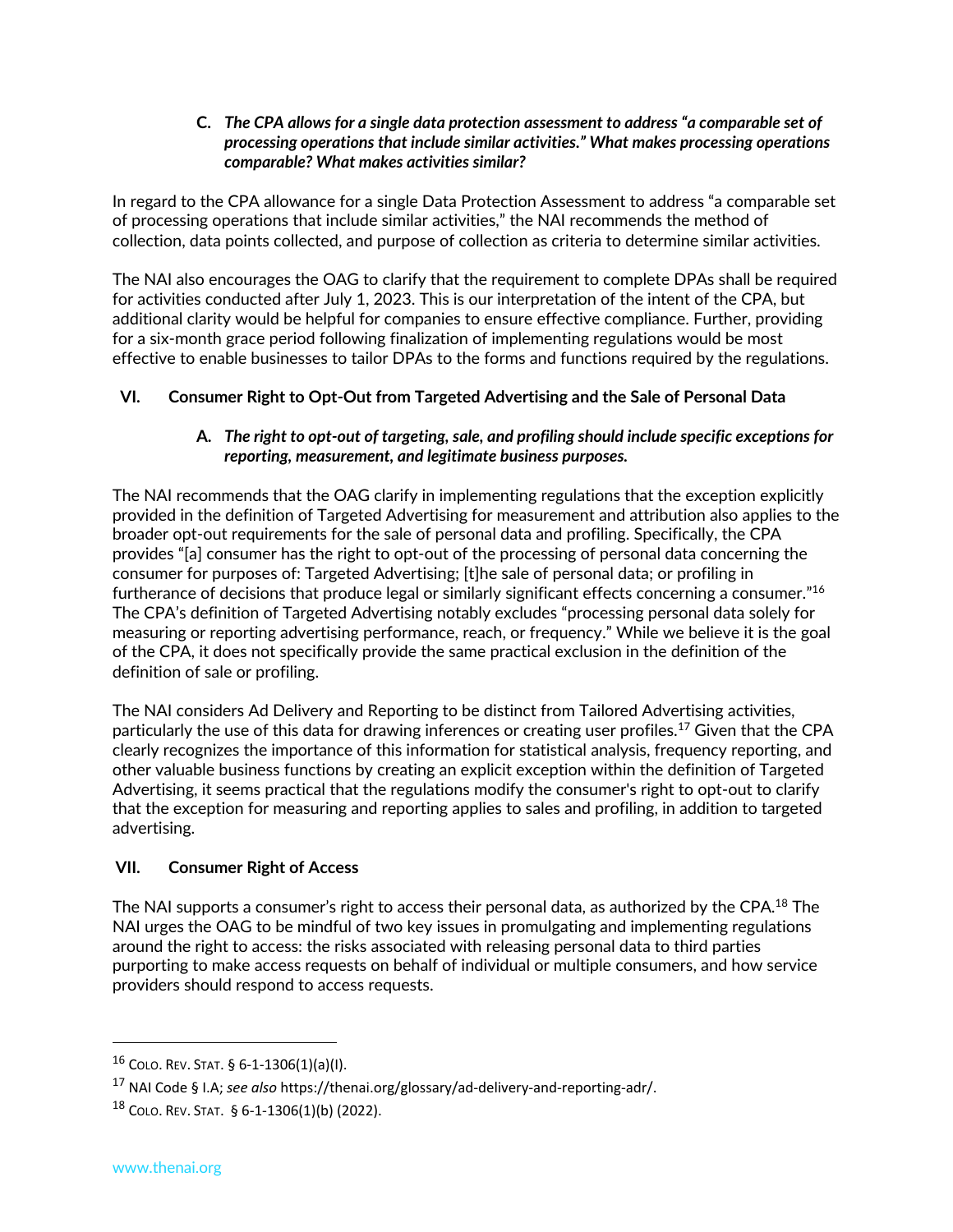The CPA permits controllers to refrain from complying with a request to access if the controller is unable to authenticate the request using commercially reasonable efforts.<sup>19</sup> In promulgating regulations the OAG should be mindful of the need for businesses to exercise caution when access requests come from third parties purporting to act as an agent on behalf of a consumer or groups of consumers. Controllers must have flexibility to rigorously authenticate such requests to ensure that personal data is not being disclosed to bad faith actors. Additionally, the OAG should take special care in addressing how service providers–as opposed to controllers, as defined by Colorado law– respond to requests to access.

### **VIII. Enforcement**

### **A.** *Maintain a 30-day cure period for businesses' first offense when demonstrating a reasonable effort to comply.*

The NAI appreciates the authors of the CPA including a 60-day cure period, recognizing the challenges businesses are likely to have coming into compliance with the Act, and seeking to provide for leniency in enforcement. However, the authors of the CPA also established a sunset for this provision after two years. The NAI interprets this sunset provision to reflect the recognition that compliance with the CPA will become easier after this period, and to prevent companies from not making efforts to comply until enforcement notices. However, while the NAI recognizes and supports the goal of ceasing enforcement leniency for companies that do not make reasonable efforts to comply with the Act after two years, a reasonable cure period provides a valuable tool for companies that take reasonable efforts to comply with the Act, enabling well-intentioned companies from being penalized, particularly for first-time offenses.

The NAI therefore recommends that the OAG utilize its enforcement discretion to provide for a reasonable cure period after January 1, 2025, with a particular business, particularly in cases where the business has demonstrated a reasonable attempt to comply with the CPA and implementing regulations and is not a repeat offender.

Specifically, the Connecticut Data Privacy Act ("CTDPA"), provides detailed examples of where the OAG could choose to utilize a cure period, post sunset.<sup>20</sup> The NAI recommends the OAG establish in rulemaking the intent to follow the approach found in the CTDPA:

*(c) Beginning on January 1, 2025, the Attorney General may, in determining whether to grant a controller or processor the opportunity to cure an alleged violation described in subsection (b) of this section, consider: (1) The number of violations; (2) the size and complexity of the controller or processor; (3) the nature and extent of the controller's or processor's processing activities; (4) the substantial likelihood of injury to the public; (5) the safety of persons or property; and (6) whether such alleged violation was likely caused by human or technical error.21*

The NAI believes that utilization of Connecticut's language for a cure period, post sunset, will strengthen Colorado's implementation regulations and promote consistent interpretations of data privacy laws to allow for harmonized regulations across the states.

#### **IX. Duties of Controllers**

<sup>19</sup> COLO. REV. STAT. § 6-1-1306(2)(d) (2022).

<sup>&</sup>lt;sup>20</sup> Connecticut Data Privacy Act ("CTDPA"), S.B. 6, 2022 Gen. Assemb., Reg. Sess. (Conn. 2022).

<sup>21</sup> *Id.* § 11(c).